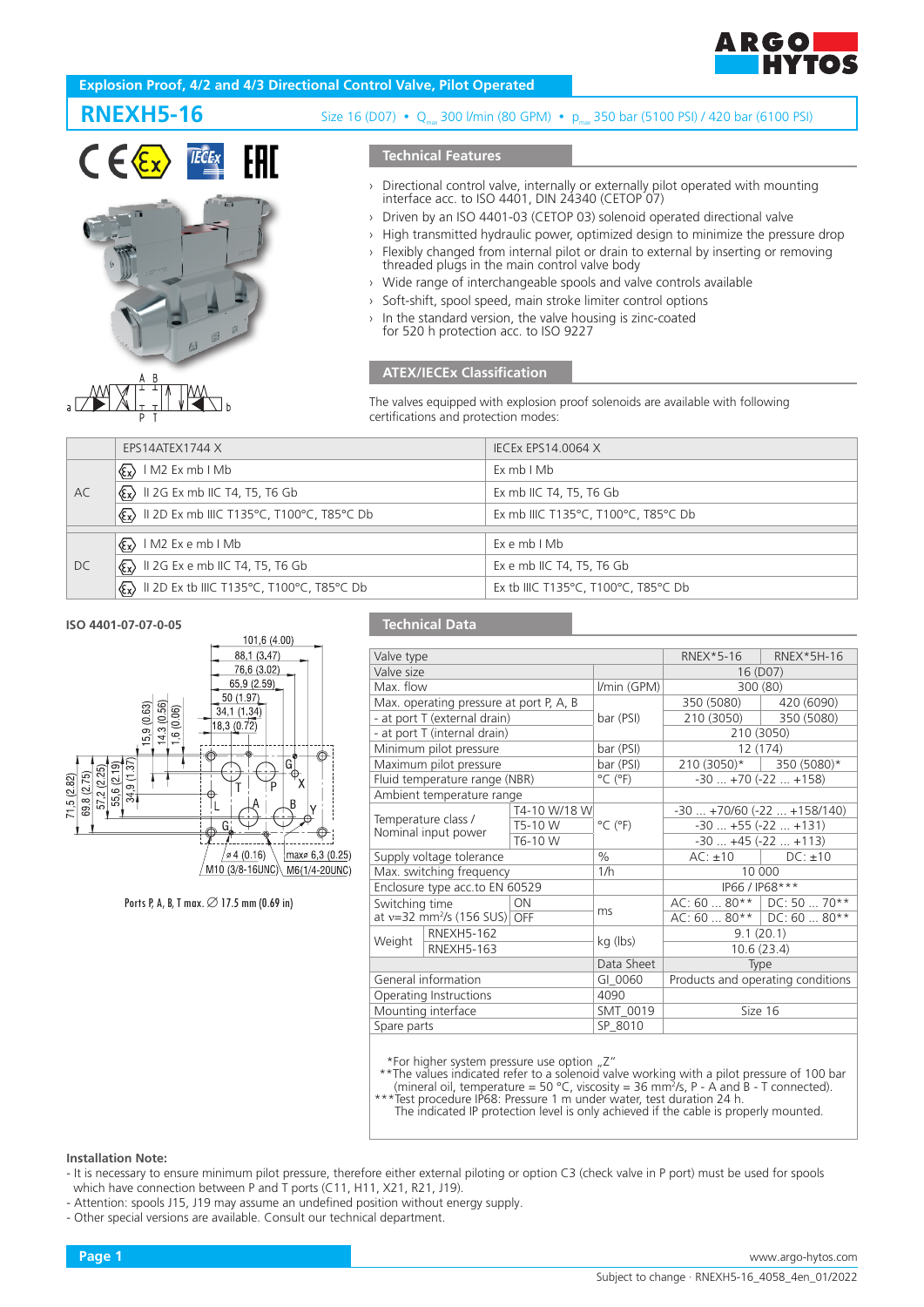



**Spool Symbols**

| Three positions with centering spring |                   |                                           | Two positions with return spring                    |                           |                                        |  |
|---------------------------------------|-------------------|-------------------------------------------|-----------------------------------------------------|---------------------------|----------------------------------------|--|
| Z <sub>11</sub>                       | A B               | $\tau$ =                                  | X11                                                 | A B<br>K<br>M₩            |                                        |  |
| H <sub>11</sub>                       | A B               |                                           | X21                                                 | ME<br>◀◹▵                 |                                        |  |
| Y11                                   | A B               |                                           | R <sub>11</sub>                                     | Щм<br>$\overline{\Delta}$ | $\mathbb{L} \left( \mathbb{L} \right)$ |  |
| C11                                   | A B<br>$\sqrt{1}$ |                                           | R <sub>21</sub>                                     | A B<br>M.<br>$\sqrt{ }$   |                                        |  |
| Z41                                   | A B               | $\overline{a}$<br>+ or t<br>$ \tau \tau $ | Two positions with mechanical detent on pilot valve |                           |                                        |  |
| Z22                                   | A B               |                                           | J15                                                 | a $\square$               |                                        |  |
|                                       |                   |                                           | J19                                                 | a                         |                                        |  |

150 (13.2) (26.4) (39.6) (52.8) (66.0) (79.3)

Flow Q [l/min (GPM)]

(29)

2

0 50 100

200 250 300

C11 Energized  $\begin{array}{|c|c|c|c|c|}\n\hline\n\text{2} & \text{2} & \text{4} & \text{5}\n\end{array}$ 

R11, R21 1 1 3 4  $X11, X21$  1 1 4 4  $J15, J19$  1 1 3 4

De-energized 4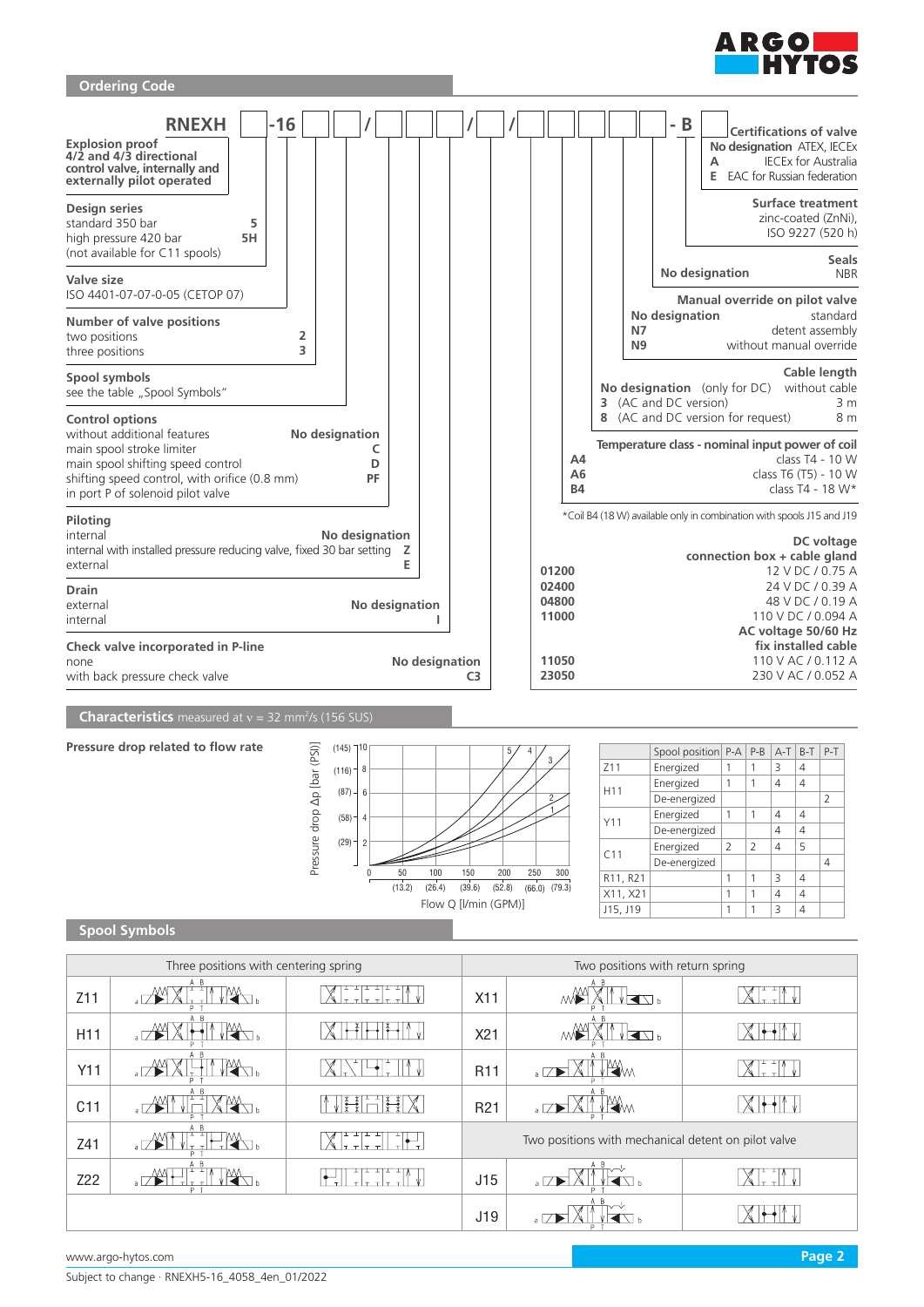

# **Pilot and Drain**

The RNEXH valves are available with pilot and drain, both internal and external.

|                |                                                    |            | Plug assembly |  |
|----------------|----------------------------------------------------|------------|---------------|--|
| Type of valve  |                                                    | X          | Υ             |  |
| RNEXH5-16**/*  | internal pilot and external drain                  | NO.        | YES           |  |
| RNEXH5-16**/*I | internal pilot and internal drain                  | NO.        | NO.           |  |
|                | RNEXH5-16**/*E external pilot and external drain   | <b>YES</b> | <b>YES</b>    |  |
|                | RNEXH5-16**/*El  external pilot and internal drain | <b>YES</b> | NO.           |  |



plug M6x8 **X:** for external pilot, **Y:** for external drain

# **Check Valve Incorporated in Line P**

### **Check valve incorporated in line P: C3**

Valves RNEXH are available with a back pressure valve incorporated on line P (Type "C3"). This is necessary to obtain the piloting pressure when the valve (in the rest position) has the line P connected to the port T (spools H11, C11, X21, R21, J19). The cracking pressure is 5 bar with a minimum flow rate of 15 l/min.



Back pressure valve incorporated on line P (type C3)





pilot always internal **Y:** plug M6x8 for external drain

The curve refers to the pressure drop (body part only) with back pressure valve energized to which the pressure drop of the reference spool must be added.



**In the C3 version the piloting is always internal.**

**The back pressure valve can't be used as a check valve because it doesn't guarantee sealing.**

The back pressure valve can be also delivered separately and it can be easily mounted on line P of the main control valve. Specify the code to order the back pressure valve separately from the spare part data sheet No. 8010.

For detail information on the pilot valve RPEX3-06 refer to data sheet No. 4054.

## **Actuation** in millimeters (inches)

### **Solenoid control: RNEXH**

The valve is supplied with an RPEX3-06 pilot solenoid valve.



The minimum piloting pressure can be as low as 5 bar at low flow rates, but with higher flow rates a pressure of 12 bar is needed.

If the valve operates with higher pressures it is necessary to use the version with external pilot and reduced pressure. Otherwise, the valve with internal pilot and a pressure reducing valve with a 30 bar fixed setting can be ordered.